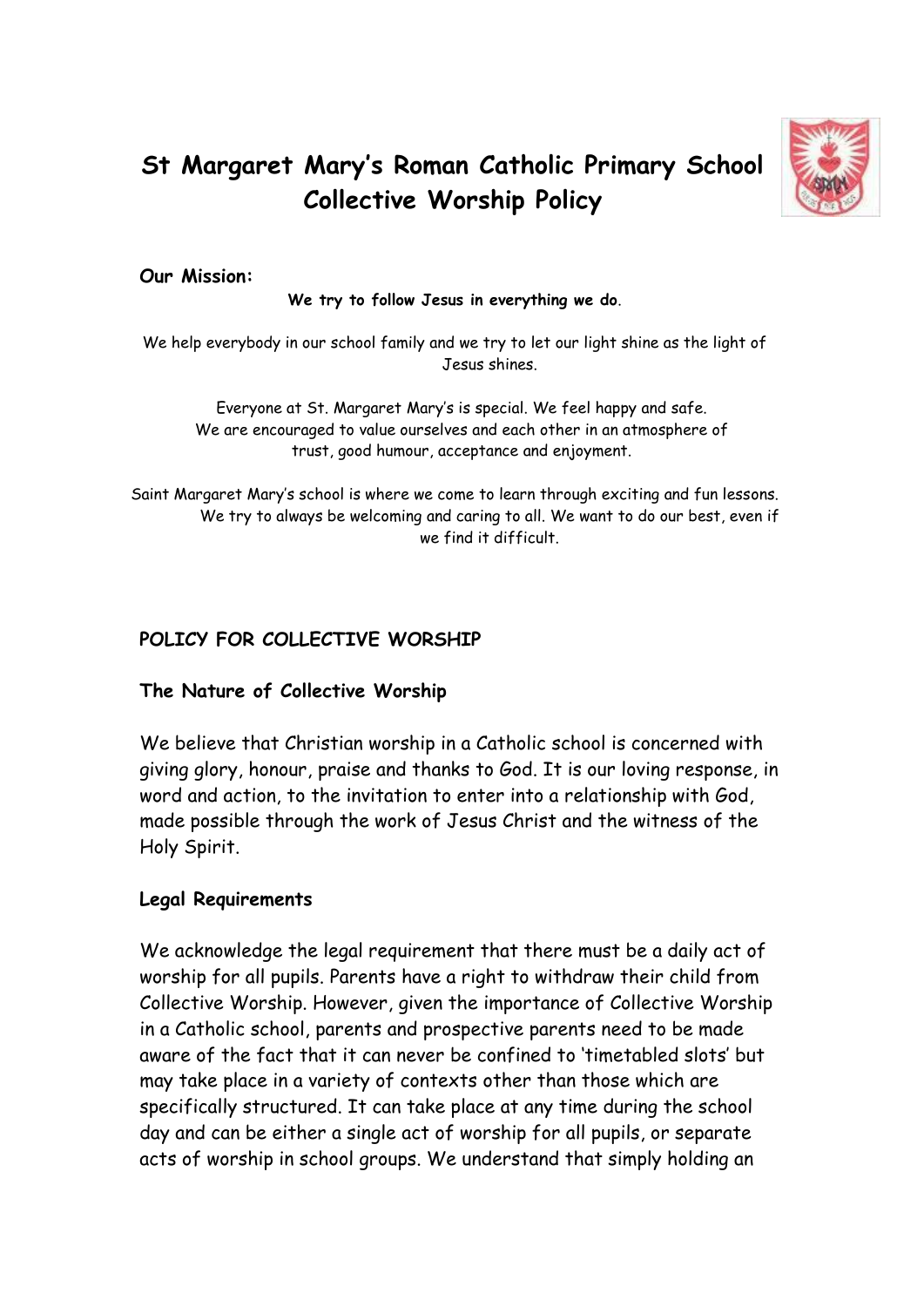assembly that includes a prayer, said either by the teacher or everyone present, does not fulfil this requirement. We also acknowledge that collective worship and assembly are distinct activities. They may sometimes form part of the same gathering.

# **The Place of Collective Worship in the Life of our School**

We support the belief that Collective Worship takes into account the religious and educational needs of all who share in it:

- Those who form part of the worshipping community in church;
- Those for whom school may be their first and only experience of church;
- Those from other Christian traditions or none;
- Those from other faith backgrounds.

It will be an educational activity or experience to which all can contribute and from which all can gain. Worship in St. Margaret Mary's is more than just a legal requirement. It is an integral part of school life and central to the Catholic tradition.

# **The Aims of Collective Worship**

As a Catholic school, we must:

- Build upon our faith through example, teaching, prayer and worship;
- Give children positive experiences based on sound educational, pastoral and liturgical principles;
- Lead the children towards an understanding and deeper appreciation of prayer and the sacraments;
- Gather together to praise and worship God;
- Listen to Scripture;
- Celebrate our successes, eg giving thanks for our gifts/talents;
- Seek forgiveness and guidance for our failures;
- Develop the School's Christian Ethos and shared values;
- Learn more about other World Faiths especially their great festivals:
- Develop moral awareness.

We believe that Collective Worship at St Margaret Mary's aims to provide opportunity for all pupils and staff:

• To contemplate something of the mystery of God;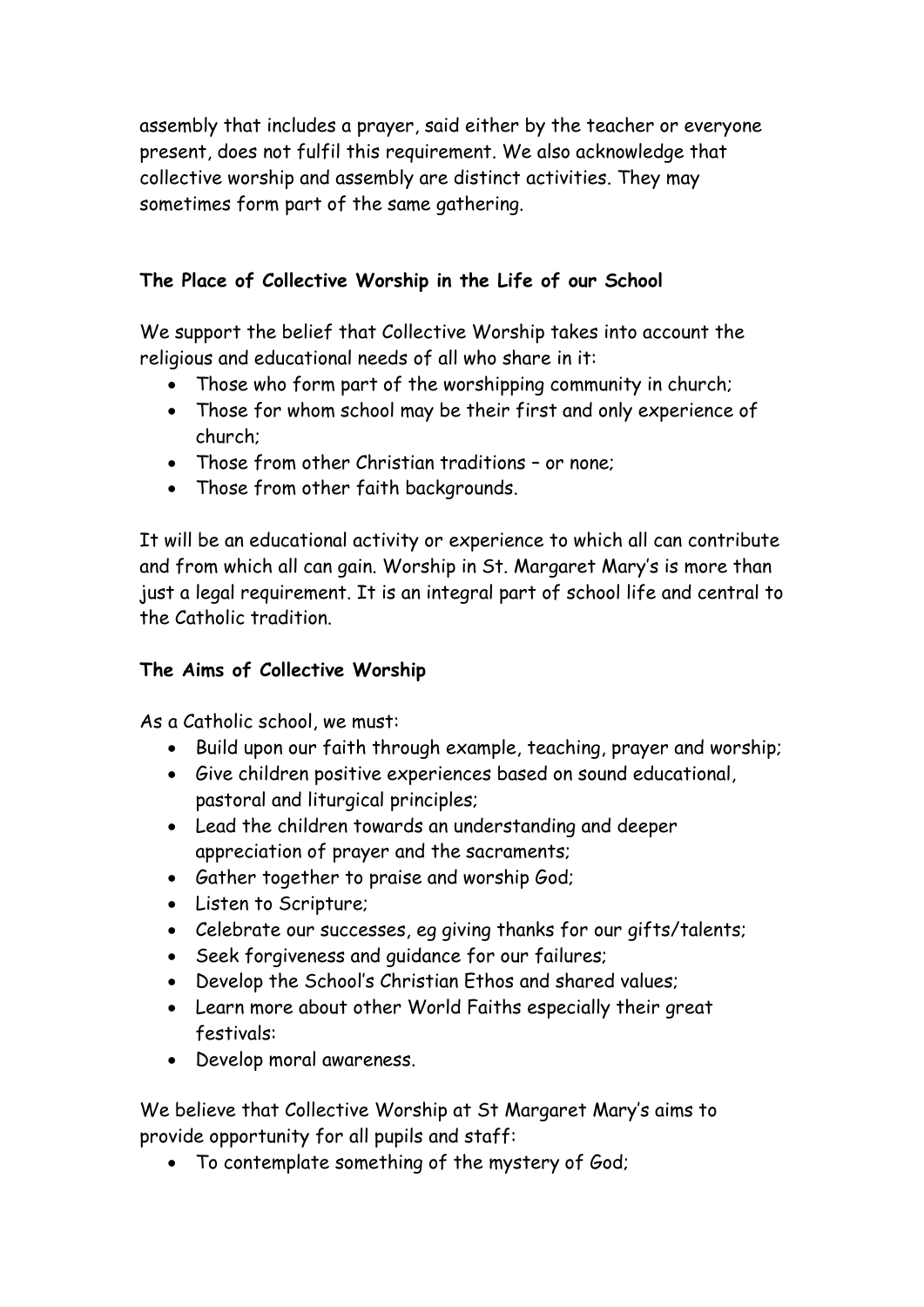- To reflect on spiritual and moral issues;
- To explore their own beliefs;
- To respond to and celebrate life;
- To experience a sense of belonging and develop community spirit;
- To enrich religious experience;
- To reinforce positive attitudes;
- To take time out 'to wonder at', 'to come to terms with' and 'to give worth to.'

## **Principles**

All Acts of Worship at St Margaret Mary's will:

- Be at the very heart of school life and must reflect something special or separate from ordinary school activities;
- Give glory and honour to God;
- Be a quality activity, fundamental to the life of the school and its Catholic character;
- Give children positive liturgical experiences, appropriate to their age, aptitude and family backgrounds in order to prepare them for the liturgical life of the Church.

In order to do this, celebrations will:

- be kept small wherever possible or appropriate to help to personalise the experience;
- be short and appropriately paced based on children's attention span;
- be simple, including a range of experiences offered in a variety of groupings and in a variety of settings.

# **School Organisation**

**Monday** – Hymn Practice is regarded as an important time for praying in the form of praising God through music and song.

**Tuesday** – Class based/ cohort/ phase

**Wednesday** – Class assemblies led by pupils

**Thursday** – Class based/ cohort/ phase

**Friday** – Celebration assembly/ Worship Assembly/ Collective Worship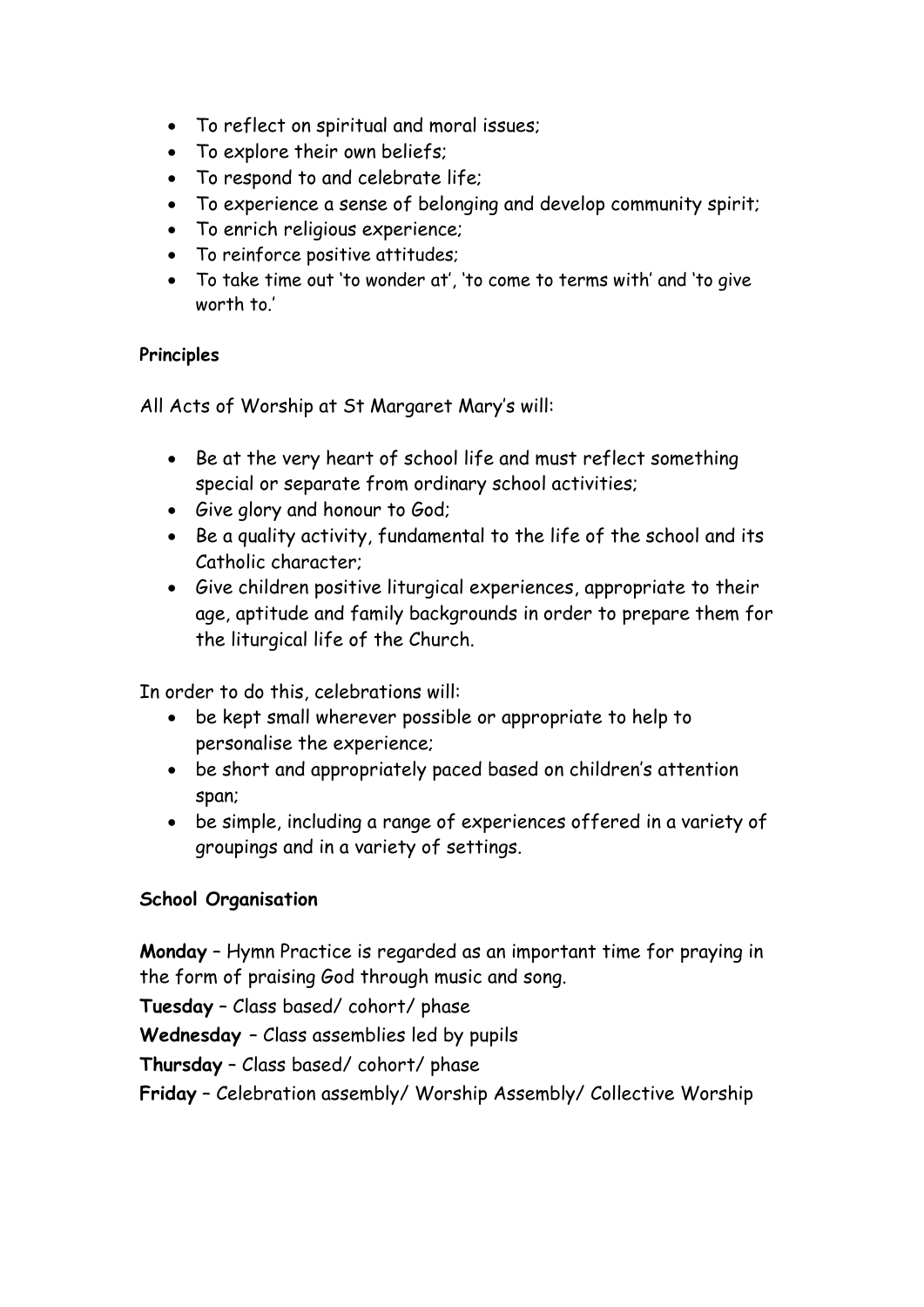# **The Planning, Content and Delivery of Collective Worship**

## **Collective Worship:**

- Follows a structure with reference to the Church's seasons, significant dates and the curriculum. Scripture will be the focus in appropriate acts of worship;
- Involves consultation with appropriate parties and reference to school aims and policies;
- Allows flexibility to respond to changing situations within the school and the wider community;
- Planning format includes 4 parts: Gathering, Listen, Response, and Going Forth.
- Develops in pupils, skills that enable them to prepare, organise and lead worship rather than always participating or contributing in a token way

## **Monitoring and Evaluation**

The school's provision of worship will be evaluated to consider whether it meets the needs of all pupils and whether pupils are making progress in acquiring skills and abilities in **organising** and **leading** worship in line with the Governors review of the curriculum and RE.

#### **Resources**

- A display will be maintained in the hall reflecting the current time in the Liturgical Calendar which will act as the focal point for collective worship;
- Key Stage 1 and 2 'Acts of Worship'.
- Pray Together
- Scripture and a range of commentaries
- Prayer books and Cds
- Candles
- Crosses
- Stones